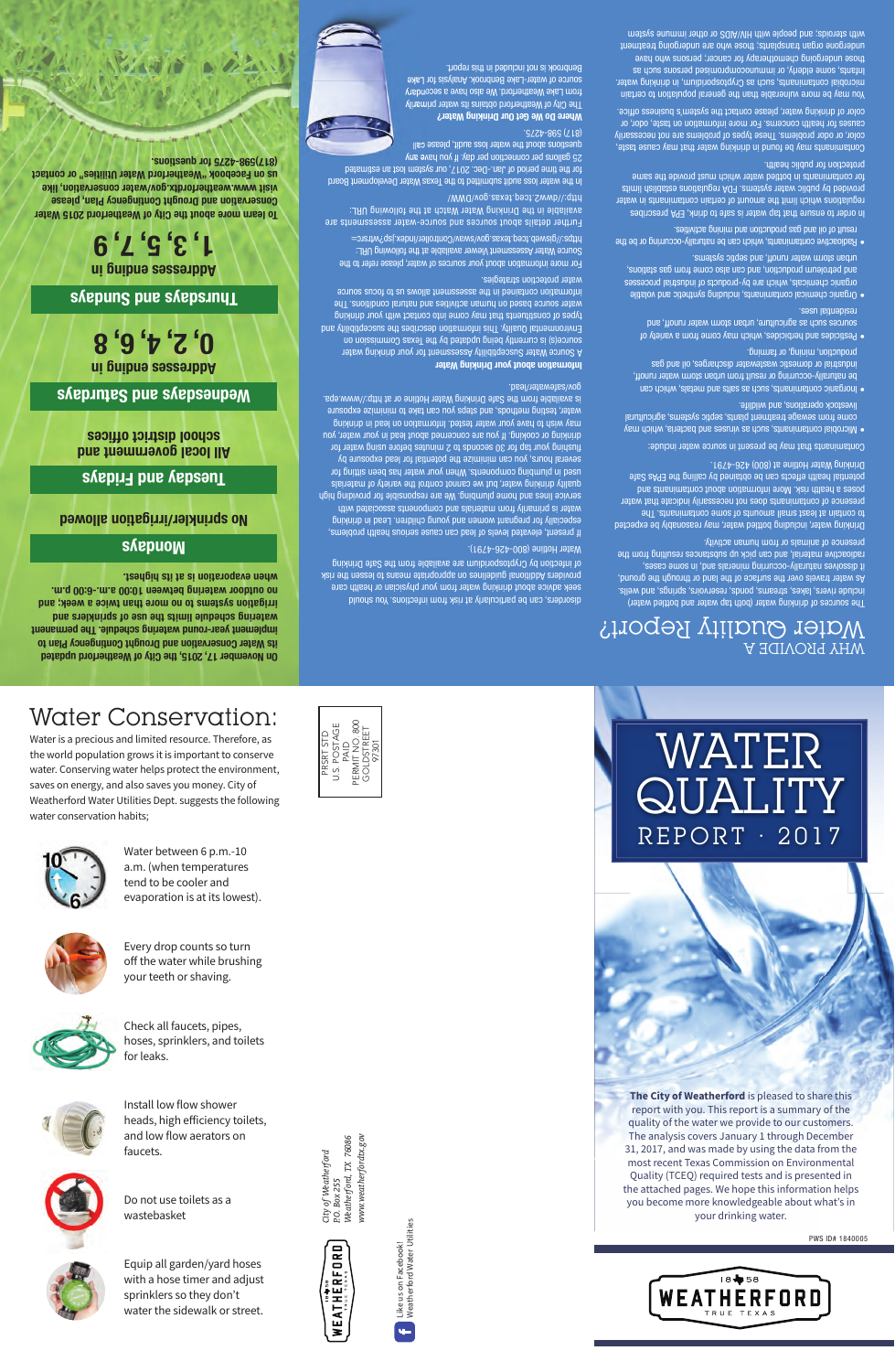# WHY PROVIDE A Water Quality Report?

The sources of drinking water (both tap water and bottled water) include rivers, lakes, streams, ponds, reservoirs, springs, and wells. As water travels over the surface of the land or through the ground, it dissolves naturally-occurring minerals and, in some cases, radioactive material, and can pick up substances resulting from the presence of animals or from human activity.

Drinking water, including bottled water, may reasonably be expected to contain at least small amounts of some contaminants. The presence of contaminants does not necessarily indicate that water poses a health risk. More information about contaminants and potential health effects can be obtained by calling the EPAs Safe Drinking Water Hotline at (800) 426-4791.

Contaminants that may be present in source water include:

- Microbial contaminants, such as viruses and bacteria, which may come from sewage treatment plants, septic systems, agricultural livestock operations, and wildlife.
- Inorganic contaminants, such as salts and metals, which can be naturally-occurring or result from urban storm water runoff, industrial or domestic wastewater discharges, oil and gas production, mining, or farming.
- Pesticides and herbicides, which may come from a variety of sources such as agriculture, urban storm water runoff, and residential uses.
- Organic chemical contaminants, including synthetic and volatile organic chemicals, which are by-products of industrial processes and petroleum production, and can also come from gas stations, urban storm water runoff, and septic systems.
- Radioactive contaminants, which can be naturally-occurring or be the result of oil and gas production and mining activities.

In order to ensure that tap water is safe to drink, EPA prescribes regulations which limit the amount of certain contaminants in water provided by public water systems. FDA regulations establish limits for contaminants in bottled water which must provide the same protection for public health.

Contaminants may be found in drinking water that may cause taste, color, or odor problems. These types of problems are not necessarily causes for health concerns. For more information on taste, odor, or color of drinking water, please contact the system's business office.

You may be more vulnerable than the general population to certain microbial contaminants, such as Cryptosporidium, in drinking water. Infants, some elderly, or immunocompromised persons such as those undergoing chemotherapy for cancer; persons who have undergone organ transplants; those who are undergoing treatment with steroids; and people with HIV/AIDS or other immune system

disorders, can be particularly at risk from infections. You should seek advice about drinking water from your physician or health care providers Additional guidelines on appropriate means to lessen the risk of infection by Cryptosporidium are available from the Safe Drinking Water Hotline (800-426-4791).

If present, elevated levels of lead can cause serious health problems, especially for pregnant women and young children. Lead in drinking water is primarily from materials and components associated with service lines and home plumbing. We are responsible for providing high quality drinking water, but we cannot control the variety of materials used in plumbing components. When your water has been sitting for several hours, you can minimize the potential for lead exposure by flushing your tap for 30 seconds to 2 minutes before using water for drinking or cooking. If you are concerned about lead in your water, you may wish to have your water tested. Information on lead in drinking water, testing methods, and steps you can take to minimize exposure is available from the Safe Drinking Water Hotline or at http://www.epa. gov/safewater/lead.

#### Information about your Drinking Water

A Source Water Susceptibility Assessment for your drinking water source(s) is currently being updated by the Texas Commission on Environmental Quality. This information describes the susceptibility and types of constituents that may come into contact with your drinking water source based on human activities and natural conditions. The information contained in the assessment allows us to focus source water protection strategies.

For more information about your sources of water, please refer to the Source Water Assessment Viewer available at the following URL: https://gisweb.tceg.texas.gov/swav/Controller/index.jsp?wtrsrc=

Further details about sources and source-water assessments are available in the Drinking Water Watch at the following URL: http://dww2.tceq.texas.gov/DWW/

In the water loss audit submitted to the Texas Water Development Board for the time period of Jan.-Dec. 2017, our system lost an estimated 25 gallons per connection per day. If you have any questions about the water loss audit, please call (817) 598-4275.

#### Where Do We Get Our Drinking Water?

The City of Weatherford obtains its water primarily from Lake Weatherford. We also have a secondary source of water-Lake Benbrook. Analysis for Lake Benbrook is not included in this report.

On November 17, 2015, the City of Weatherford updated its Water Conservation and Drought Contingency Plan to implement year-round watering schedule. The permanent watering schedule limits the use of sprinklers and irrigation systems to no more than twice a week; and no outdoor watering between 10:00 a.m.-6:00 p.m. when evaporation is at its highest.

# **Mondays**

No sprinkler/irrigation allowed

#### Tuesday and Fridays

All local government and school district offices

# Wednesdays and Saturdays

Addresses ending in

0, 2, 4, 6, 8

# Thursdays and Sundays

Addresses ending in

1, 3, 5, 7, 9

To learn more about the City of Weatherford 2015 Water Conservation and Drought Contingency Plan, please visit www.weatherfordtx.gov/water conservation, like us on Facebook "Weatherford Water Utilities" or contact (817)598-4275 for questions.